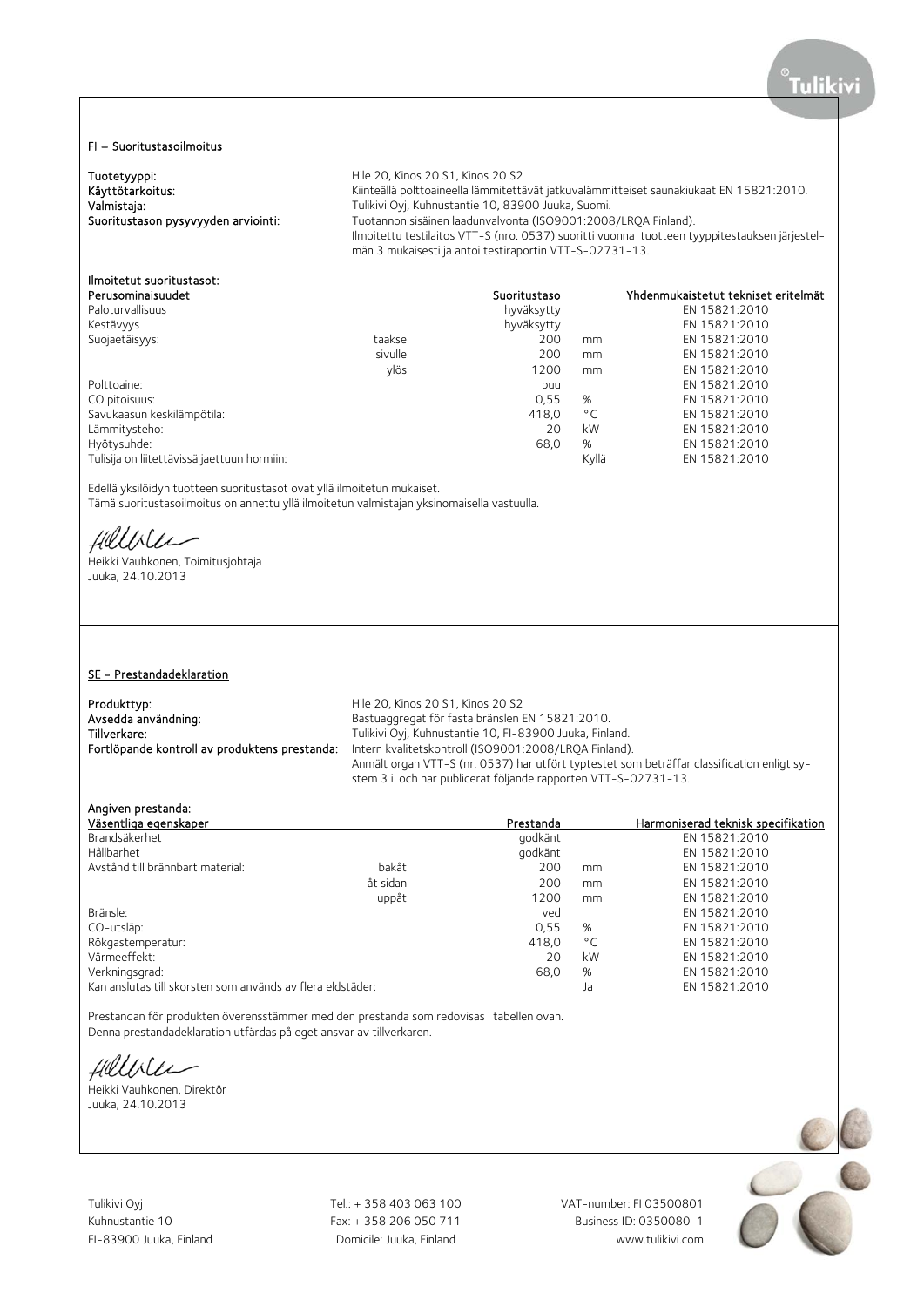#### EN - Declaration of Performance

Product type:<br>
Intended use:<br>
Multi firing Sauna stoves fired by:<br>
Multi firing Sauna stoves fired by: Manufacturer: Tulikivi Oyj, Kuhnustantie 10, FI-83900 Juuka, Finland.<br>
Verification of constancy of performance: Internal quality control (ISO9001:2008/LRQA Finland)

Intended use: The Multi firing Sauna stoves fired by solid fuel EN 15821:2010.<br>Manufacturer: Tulikivi Oyi, Kuhnustantie 10, FI-83900 Juuka, Finland. Internal quality control (ISO9001:2008/LRQA Finland). The notified laboratory VTT-S (nr. 0537) performed the determination of the product type on the basis of type testing under system 3 in the year and issued test report VTT-S-02731-13.

# Declared performance:

| <b>Essential Characteristics</b>                                |       | Performance |              | Harmonized technical specification |
|-----------------------------------------------------------------|-------|-------------|--------------|------------------------------------|
| Fire safety                                                     |       | pass        |              | EN 15821:2010                      |
| Durability                                                      |       | pass        |              | EN 15821:2010                      |
| Distance to combustible materials:                              | rear  | 200         | mm           | EN 15821:2010                      |
|                                                                 | sides | 200         | mm           | EN 15821:2010                      |
|                                                                 | top   | 1200        | mm           | EN 15821:2010                      |
| Fuel types:                                                     |       | firewood    |              | EN 15821:2010                      |
| CO emissions:                                                   |       | 0.55        | %            | EN 15821:2010                      |
| Max. flue gas temperature:                                      |       | 418.0       | $^{\circ}$ C | EN 15821:2010                      |
| Heat output:                                                    |       | 20          | kW           | EN 15821:2010                      |
| Energy efficiency:                                              |       | 68,0        | %            | EN 15821:2010                      |
| Connection of multiple fireplaces on shared flue pipe possible: |       |             | Yes          | EN 15821:2010                      |

The performance of the product is in conformity with the above declared performance. This declaration of performance is issued under the sole responsibility of the manufacturer.

Hillble

Heikki Vauhkonen, Managing Director Juuka, 24.10.2013

#### DE – Leistungserklärung

Produkttyp:<br>
Vorgesehener Verwendungszweck: Mehrfach befeuerbare Saunaöfen

Mehrfach befeuerbare Saunaöfen zur Verfeuerung von Scheitholz EN 15821:2010. Hersteller: Tulikivi Oyj, Kuhnustantie 10, FI-83900 Juuka, Finnland. Überprüfung der Leistungsbeständigkeit: Interne Qualitätskontrolle (ISO9001:2008/LRQA Finnland). Die notifizierte Stelle VTT-S (Nr. 0537) hat die Typprüfung nach dem System 3 im Jahr durchgeführt und folgenden Testreport ausgestellt: VTT-S-02731-13.

Erklärte Leistung:

| Wesentliche Merkmale                                       |          | Leistung  |              | Harmonisierte technische Spezifikation |
|------------------------------------------------------------|----------|-----------|--------------|----------------------------------------|
| Brandsicherheit                                            |          | erfüllt   |              | EN 15821:2010                          |
| Dauerhaftigkeit                                            |          | erfüllt   |              | EN 15821:2010                          |
| Abstand zu brennbaren Bauteilen:                           | hinten   | 200       | mm           | EN 15821:2010                          |
|                                                            | seitlich | 200       | mm           | EN 15821:2010                          |
|                                                            | oben     | 1200      | mm           | EN 15821:2010                          |
| Brennstoff:                                                |          | Brennholz |              | EN 15821:2010                          |
| CO Emissionen:                                             |          | 0.55      | %            | EN 15821:2010                          |
| Abgastemperatur:                                           |          | 418.0     | $^{\circ}$ C | EN 15821:2010                          |
| Wärmeleistung:                                             |          | 20        | kW           | EN 15821:2010                          |
| Wirkungsgrad:                                              |          | 68,0      | %            | EN 15821:2010                          |
| Für Mehrfachbelegung auf gemeinsamen Schornstein geeignet: |          |           | Ja           | EN 15821:2010                          |

Die Leistung des Produkts entspricht der oben erklärten Leistung. Verantwortlich für die Erstellung dieser Leistungserklärung ist allein der Hersteller.

Hillbler

Heikki Vauhkonen, Geschäftsleiter Juuka, 24.10.2013

Tulikivi Oyj Tel.: + 358 403 063 100 VAT-number: FI 03500801

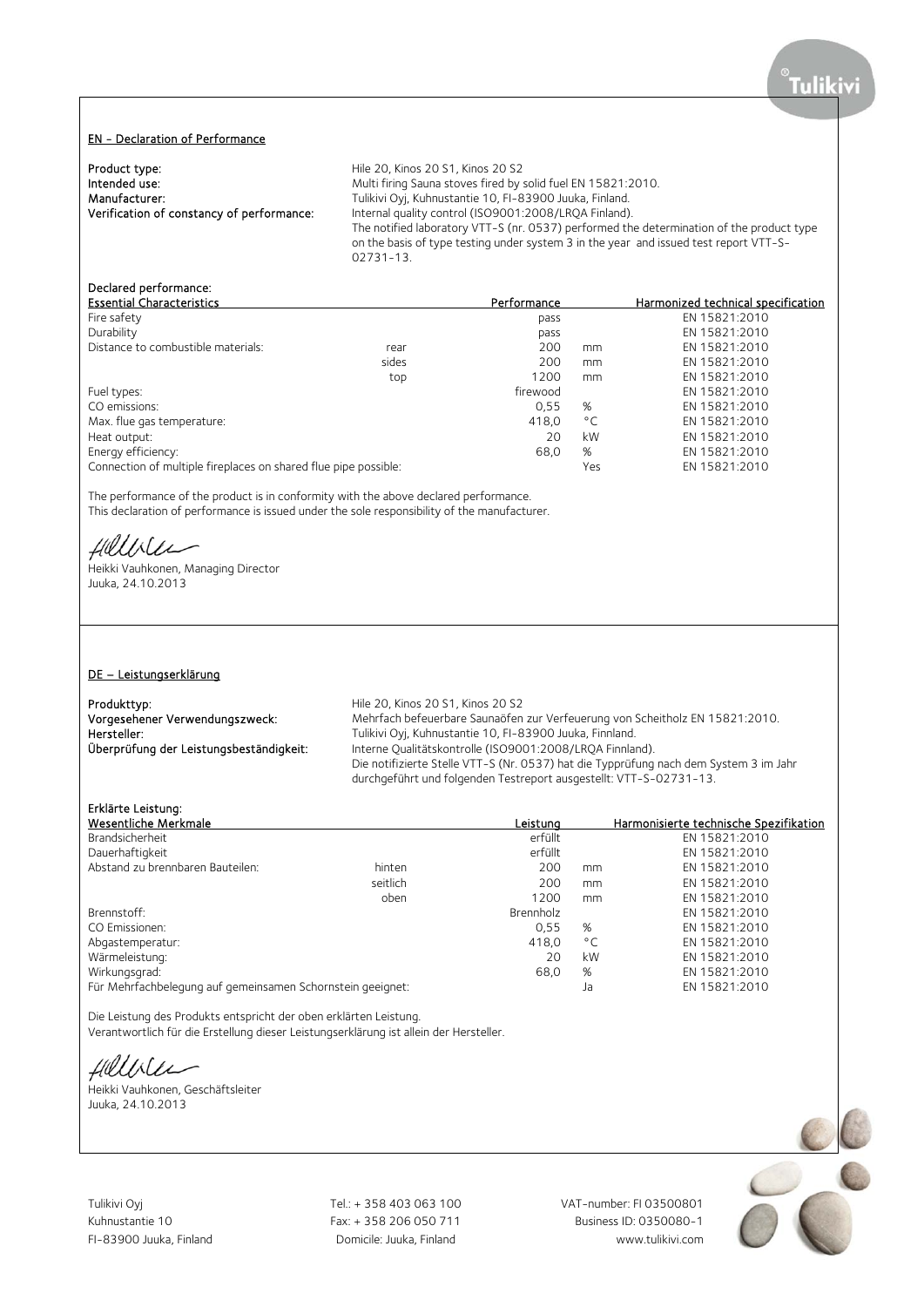# FR - Déclaration des performances

| Type de produit:                             | Hile 20, Kinos 20 S1, Kinos 20 S2                                                            |
|----------------------------------------------|----------------------------------------------------------------------------------------------|
| Usage prévu:                                 | Poêles de sauna à allumage multiple à bûches de bois naturelles EN 15821:2010.               |
| Fabricant:                                   | Tulikivi Oyj, Kuhnustantie 10, FI-83900 Juuka, Finlande.                                     |
| Evaluation de la stabilité des performances: | Contrôle de qualité interne (ISO9001:2008/LROA Finlande).                                    |
|                                              | Le laboratoire d'essais notifié VTT-S (no. 0537) a effectué la détermination du produit type |
|                                              | sur la base d'essais de type système 3 en et a issu le rapport de test VTT-S-02731-13.       |

# Performances déclarées:

| Caractéristiques essentielles                                                               | Performances |              | Spécifications techniques harmonisées |
|---------------------------------------------------------------------------------------------|--------------|--------------|---------------------------------------|
| Sécurité anti-incendie                                                                      | admis        |              | EN 15821:2010                         |
| Durabilité                                                                                  | admis        |              | EN 15821:2010                         |
| arrière<br>Distance aux éléments structurels inflammables:                                  | 200          | mm           | EN 15821:2010                         |
| côtés                                                                                       | 200          | mm           | EN 15821:2010                         |
| haut                                                                                        | 1200         | mm           | EN 15821:2010                         |
| Combustible:                                                                                | bois         |              | EN 15821:2010                         |
| Émissions de CO:                                                                            | 0.55         | %            | EN 15821:2010                         |
| Température des gaz évacués:                                                                | 418.0        | $^{\circ}$ C | EN 15821:2010                         |
| Puissance thermique:                                                                        | 20           | kW           | EN 15821:2010                         |
| Rendement:                                                                                  | 68.0         | %            | EN 15821:2010                         |
| Raccordement possible à une cheminée s'utilisant pour plusieurs appareils de chauffaqe: Oui |              |              | EN 15821:2010                         |

Les performances du produit sont conformes aux performances déclarées indiquées en haut. La présente déclaration des performances est établie sous la seule responsabilité du fabricant.

Hillble

Heikki Vauhkonen, Directeur Général Juuka, 24.10.2013

## NL - Prestatieverklaring

Producttype: Producttype:<br>
Beoogd gebruik:<br>
Met houtblokken gestookte sauna

Beoogd gebruik: Met houtblokken gestookte sauna kachels EN 15821:2010.<br>Fabrikant: Met houtblokken gestookte sauna kachels EN 15821:2010. Fabrikant: Tulikivi Oyj, Kuhnustantie 10, FI-83900 Juuka, Finland.<br>
Verificatie van de prestatiebestendigheid: Interne kwaliteitscontrole (ISO9001:2008/LRQA Finlan Interne kwaliteitscontrole (ISO9001:2008/LRQA Finland). De genotificeerde testlaboratorium VTT-S (nr. 0537) heeft de typetest uitgevoerd op basis van testen uitgevoerd volgens systeem 3 in met testverslag VTT-S-02731-13 als resultaat.

#### Aangegeven prestatie:

| Essentiële kenmerken                                                                   |            | Prestaties |              | Geharmoniseerde technische specificatie |
|----------------------------------------------------------------------------------------|------------|------------|--------------|-----------------------------------------|
| Brandveiligheid                                                                        |            | voldoet    |              | EN 15821:2010                           |
| Duurzaamheid                                                                           |            | voldoet    |              | EN 15821:2010                           |
| Afstand tot brandbare constructiedelen:                                                | achterkant | 200        | mm           | EN 15821:2010                           |
|                                                                                        | zijkant    | 200        | mm           | EN 15821:2010                           |
|                                                                                        | bovenkant  | 1200       | mm           | EN 15821:2010                           |
| Brandstof:                                                                             |            | hout       |              | EN 15821:2010                           |
| CO-emissies:                                                                           |            | 0.55       | %            | EN 15821:2010                           |
| Rookgastemperatuur:                                                                    |            | 418.0      | $^{\circ}$ C | EN 15821:2010                           |
| Thermisch vermogen:                                                                    |            | 20         | kW           | EN 15821:2010                           |
| Rendement:                                                                             |            | 68.0       | %            | EN 15821:2010                           |
| Kan worden aangesloten op een door meerdere verwarmingstoestellen gebruikt rookkanaal: |            |            | Ja           | EN 15821:2010                           |

De prestaties van het product voldoen aan de hierboven vermelde prestatieverklaringen. Deze prestatieverklaring is verstrekt onder de exclusieve verantwoordelijkheid van de fabrikant.

Hillbler

Heikki Vauhkonen, Directeur Juuka, 24.10.2013

Tulikivi Oyj Tel.: + 358 403 063 100 VAT-number: FI 03500801

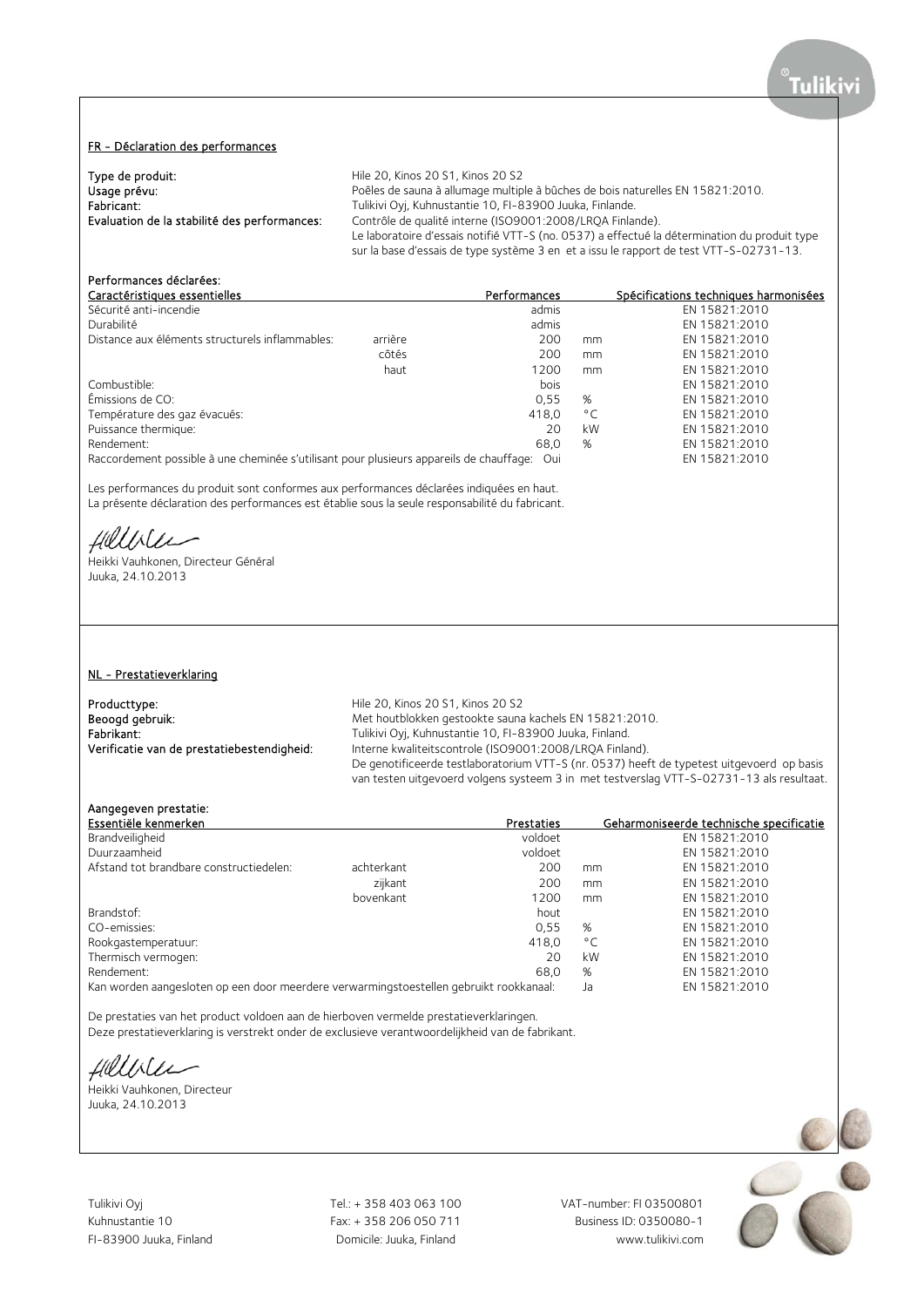# IT - Dichiarazione di prestazione

| Prodotto - tipo:                                | Hile 20, Kinos 20 S1, Kinos 20 S2                                                            |
|-------------------------------------------------|----------------------------------------------------------------------------------------------|
| Uso previsto:                                   | Sauna a più fuochi alimentati da ciocchi di legna naturale EN 15821:2010.                    |
| Fabbricante:                                    | Tulikivi Oyj, Kuhnustantie 10, FI-83900 Juuka, Finlandia.                                    |
| Verificazione della costanza della prestazione: | Controllo di qualità interno (ISO9001:2008/LROA Finlandia).                                  |
|                                                 | L'organismo notificato VTT-S (nro. 0537) ha effettuato le prove di tipo secondo il sistema 3 |
|                                                 | nel e ha rilasciato la sequente rapporto di prova: VTT-S-02731-13.                           |

# Prestazione dichiarata:

| Caratteristiche essenziali                                                                      |       | Prestazione |              | Documento di riferimento |
|-------------------------------------------------------------------------------------------------|-------|-------------|--------------|--------------------------|
| Sicurezza antincendio                                                                           |       | approvato   |              | EN 15821:2010            |
| Durabilità                                                                                      |       | approvato   |              | EN 15821:2010            |
| Distanza dei materiali infiammabili:                                                            | retro | 200         | mm           | EN 15821:2010            |
|                                                                                                 | lato  | 200         | mm           | EN 15821:2010            |
|                                                                                                 | alto  | 1200        | mm           | EN 15821:2010            |
| Combustibile:                                                                                   |       | legna       |              | EN 15821:2010            |
| Emissioni CO:                                                                                   |       | 0.55        | %            | EN 15821:2010            |
| Temperatura dei gas in uscita:                                                                  |       | 418.0       | $^{\circ}$ C | EN 15821:2010            |
| Potenza calorifica:                                                                             |       | 20          | kW           | EN 15821:2010            |
| Rendimento:                                                                                     |       | 68.0        | %            | EN 15821:2010            |
| Adatta per essere collegata a una canna fumaria utilizzata da vari apparecchi di riscaldamento: |       |             | Si           | EN 15821:2010            |

La prestazione del prodotto conforme alla prestazione dichiarata sopra.

Si rilascia la presente dichiarazione di prestazione sotto la responsabilità esclusiva del fabbricante.

fillble

Heikki Vauhkonen, Direttore Juuka, 24.10.2013

# ET - Toimivusdeklaratsioon

Tootetüüp: Tootetüüp: Hile 20, Kinos 20 S1, Kinos 20 S2

Ettenähtud kasutusotstarve: Pidevalt köetavad tahke kütusega saunaahjud EN 15821:2010.<br>Tootja: Tulikivi Oyj, Kuhnustantie 10, FI-83900 Juuka, Soome. Tootja: Tulikivi Oyj, Kuhnustantie 10, FI-83900 Juuka, Soome.<br>Toimivuse püsivuse kontrollimise süsteem: Sisemine kvaliteedikontroll (ISO9001:2008/LRQA Soome. Sisemine kvaliteedikontroll (ISO9001:2008/LRQA Soome). Teavitatud asutus VTT-S (nr. 0537) on juhatanud tüübihindamine pärast süsteemi 3 aastal a on välja andnud järgmise testraporti VTT-S-02731-13.

# Deklareeritud toimivus:

| Põhiomadused                                                         | Toimivus |              | Ühtlustatud tehniline kirjeldus |
|----------------------------------------------------------------------|----------|--------------|---------------------------------|
| Tuleohutus                                                           | vastab   |              | EN 15821:2010                   |
| Vastupidavus                                                         | vastab   |              | EN 15821:2010                   |
| Kaugus põlevast materjalist konstruktsioonidest:<br>taga             | 200      | mm           | EN 15821:2010                   |
| kõrval                                                               | 200      | mm           | EN 15821:2010                   |
| kõrgemale                                                            | 1200     | mm           | EN 15821:2010                   |
| Kütus:                                                               | puu      |              | EN 15821:2010                   |
| Põlemissaaduste CO sisaldus:                                         | 0,55     | %            | EN 15821:2010                   |
| Väljuva gaasi temperatuur:                                           | 418,0    | $^{\circ}$ C | EN 15821:2010                   |
| Küttevõimsus:                                                        | 20       | kW           | EN 15821:2010                   |
| Kasutegur:                                                           | 68.0     | %            | EN 15821:2010                   |
| Sobib ühendamiseks mitme küttekolde poolt kasutatava korstnalõõriga: |          | Ja           | EN 15821:2010                   |
|                                                                      |          |              |                                 |

Toote toimivus on kooskõlas ülalosutatud deklareeritud toimivusega. Käesolev toimivusdeklaratsioon on välja antud tootja ainuvastutusel.

fillble

Heikki Vauhkonen, Tegevdirektor Juuka, 24.10.2013

Tulikivi Oyj Tel.: + 358 403 063 100 VAT-number: FI 03500801

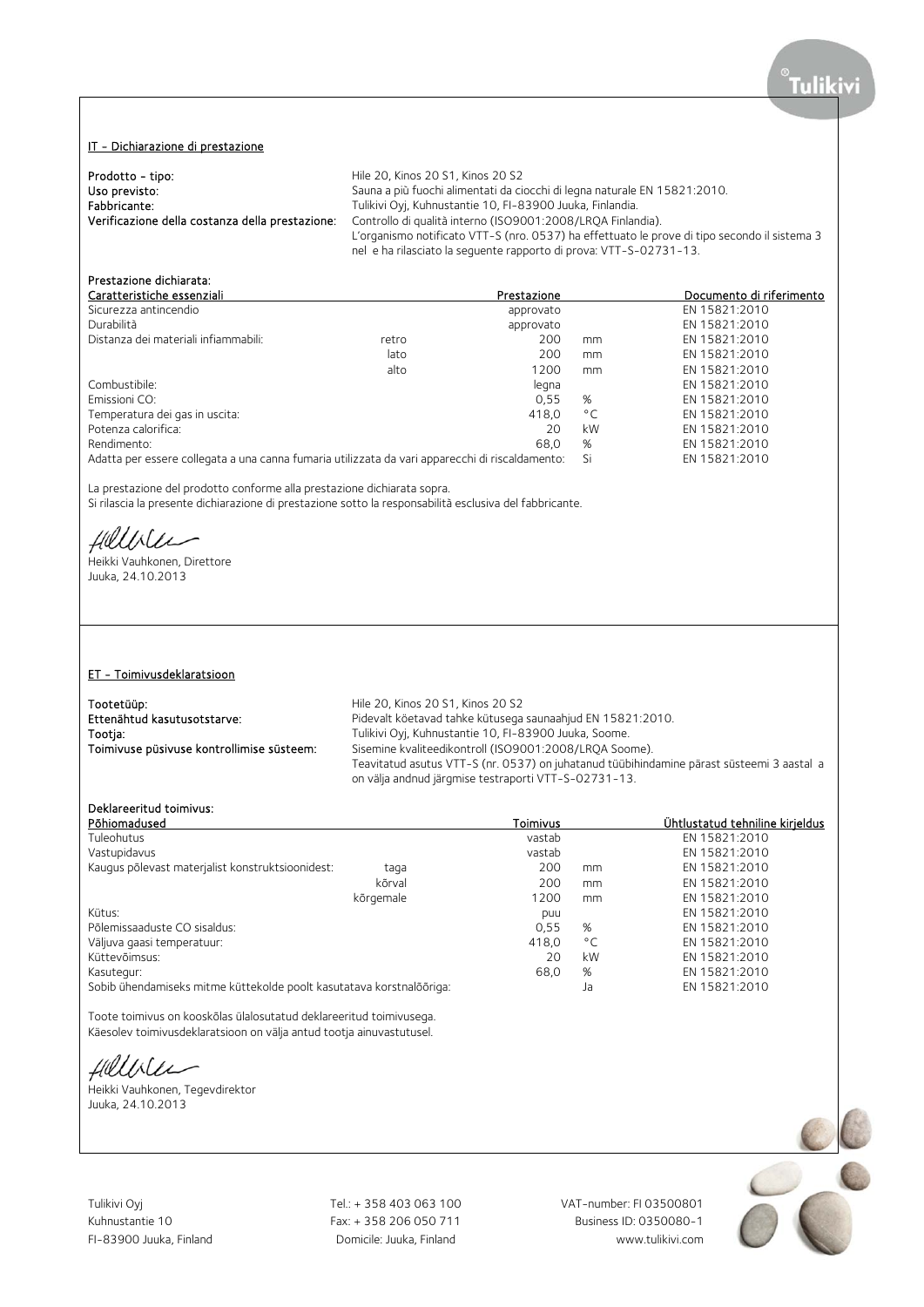# LT - Eksploatacinių savybių deklaraciją

| Produkto tipas: | Hile 20, Kinos 20 S1, Kinos 20 S2                                                                       |
|-----------------|---------------------------------------------------------------------------------------------------------|
| Paskirtis:      | Kietojo kuro saunų krosnys su keliomis degimo sekcijomis EN 15821:2010.                                 |
| Gamintojas:     | Tulikivi Oyj, Kuhnustantie 10, FI-83900 Juuka, Suomija.                                                 |
|                 | Nuolatinis eksploatacinių savybių sertifikavimas: Vidaus kokybės kontrolės (ISO9001:2008/LRQA Suomija). |
|                 | Notifikuotoji sertifikavimo įstaiga VTT-S (nr. 0537) atliko testą pagal sistemą 3 metais ir             |
|                 | išdavė sertifikatą VTT-S-02731-13.                                                                      |

# Deklaruojamos eksploatacinės savybės:

| Svarbiausios charakteristikos                         |                      | Eksploatacinės savybės |              | Darnioji techninė specifikacija |
|-------------------------------------------------------|----------------------|------------------------|--------------|---------------------------------|
| Priešgaisrinė sauga                                   |                      | atitinka               |              | EN 15821:2010                   |
| Ilgaamžiškumas                                        |                      | atitinka               |              | EN 15821:2010                   |
| Atstumas iki degiųjų medžiagų:                        | nuo galinės sienelės | 200                    | mm           | EN 15821:2010                   |
|                                                       | iš šono              | 200                    | mm           | EN 15821:2010                   |
|                                                       | j viršų              | 1200                   | mm           | EN 15821:2010                   |
| Kuro rūšis:                                           |                      | malkos                 |              | EN 15821:2010                   |
| Emisija CO:                                           |                      | 0.55                   | %            | EN 15821:2010                   |
| Išmetamų dujų į dūmtraukį temperatūra:                |                      | 418,0                  | $^{\circ}$ C | EN 15821:2010                   |
| Šildymo galingumas:                                   |                      | 20                     | kW           | EN 15821:2010                   |
| Naudingumo koeficientas:                              |                      | 68,0                   | %            | EN 15821:2010                   |
| Keletos krosnių pajungimas į vieną dūmtraukį–galimas: |                      |                        | Taip         | EN 15821:2010                   |
|                                                       |                      |                        |              |                                 |

Produkto eksploatacinės savybės atitinka deklaruotas eksploatacines savybes. Ši eksploatacinių savybių deklaracija išduota tik nurodyto gamintojo atsakomybe.

Hilliler

Heikki Vauhkonen, Generalinis Direktorius Juuka, 24.10.2013

#### LV – Veiktspējas deklarācija

Produkta veids: Hile 20, Kinos 20 S1, Kinos 20 S2

Lietošanas veids: Ar malku daudzkārt kurināmās saunu krāsnis EN 15821:2010. Ražotājs: Tulikivi Oyj, Kuhnustantie 10, FI-83900 Juuka, Somija. Veiktspējas snieguma pārbaude: Iekšēja kvalitātes pārbaude (ISO9001:2008/LRQA Somija). Paziņotā (notificētā) institūcija VTT-S (nr. 0537) veica produkta tipa noteikšanu balstoties uz produkta 3. sistēmas tipa testiem gadā un tika izdots testēšanas pārskats VTT-S-02731- 13.

#### Tehniskie rādītāji:<br>Galvenie veiktspējas rādītāji <u>Galvenie veiktspējas rādītāji atrodas savadā veiktspēja veiktspēja Kopējā tehniskā specifkācija veiktspēja Kopējā tehniskā specifkācija veiktspēja veiktspēja Kopējā tehniskā specifkācija veiktspēja veiktspēja veiktspēja v</u> Ugunsdrošība meets EN 15821:2010 Iztural meets EN 15821:2010<br>Izturība meets 200 mm EN 15821:2010 Attālums līdz degošiem materiāliem: no aizmugures 200 mm EN 15821:2010 no sāniem 200 mm EN 15821:2010 augšup 1200 mm EN 15821:2010 Kurināmā veidi: malkas pagales EN 15821:2010 CO emisija: 0,55 % EN 15821:2010 Izplūdes gāzu temperatūra: 418,0 °C EN 15821:2010 Siltuma jauda: 20 kW EN 15821:2010 Lietderības koeficients:<br>15821:2010 - 68,0 % EN 15821:2010 - 68,0 % EN 15821:2010 - 68,0 % EN 15821:2010 - 16<br>15821:2010 - 15821:2010 - 58 EN 15821:2010 Ir iespēja pievienot vairākus kamīnus pie viena dūmvada:

Produkta veiktspēja atbilst augstāk minētajiem rādītājiem. Par šīs veiktspējas deklarācijas izsniegšanu pilnībā atbild ražotājs.

Hillble

,<br>Heikki Vauhkonen, Generāldirektors Juuka, 24.10.2013

Tulikivi Oyj Tel.: + 358 403 063 100 VAT-number: FI 03500801

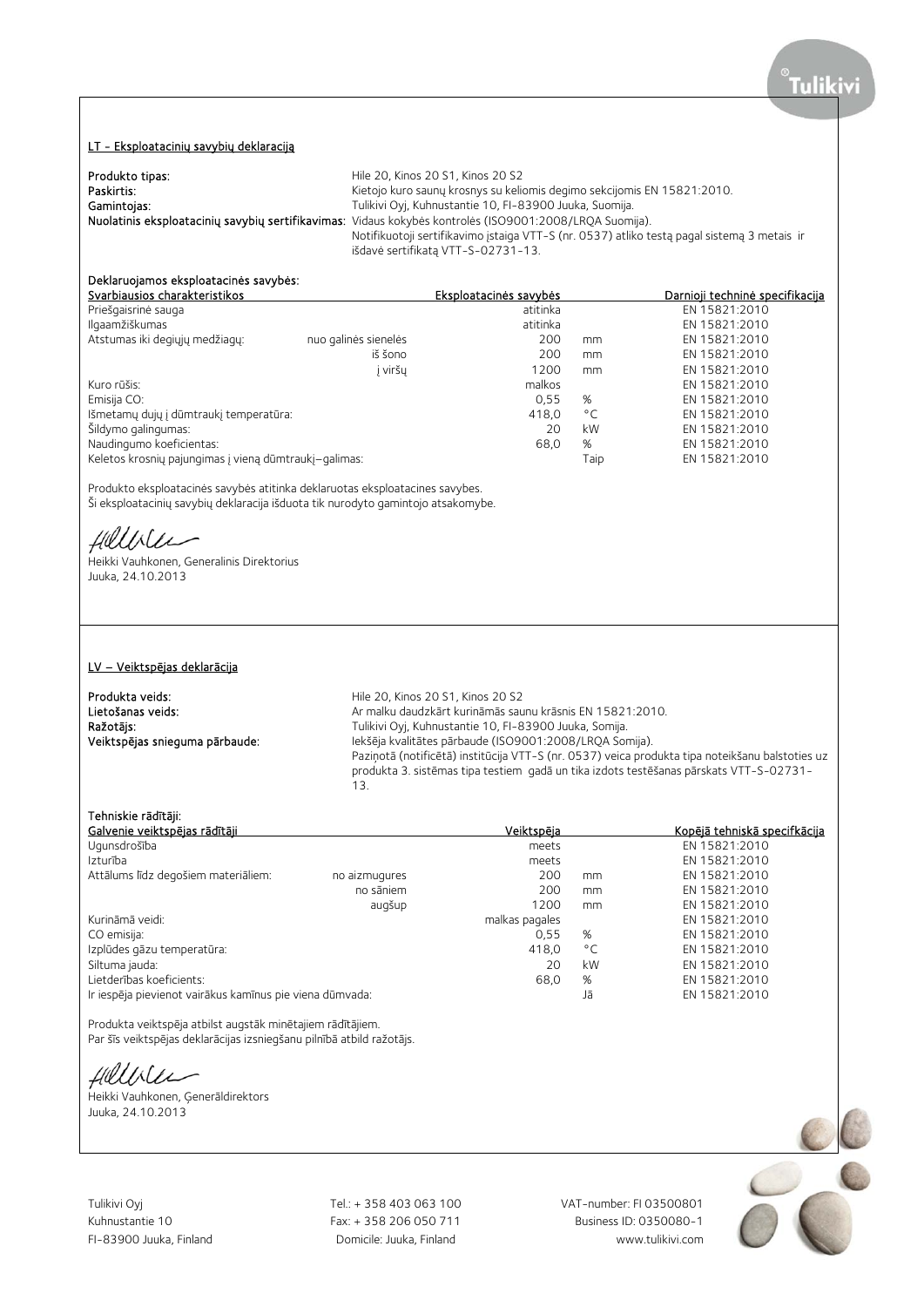#### SI - Izjava o zmogljivosti

Tip proizvoda: **Tip proizvoda:** Tip proizvoda:<br> **Predvidena uporaba:** The Same Recit za savno na trdna goriva z metal **Predvidena uporaba:** Predvidena uporaba: Peči za savno na trdna goriva z možnostjo večkratnega vžiga EN 15821:2010.<br>Proizvajalec: Proizvajalec: Predvidence Tulikivi Ovi, Kuhnustantie 10, FI-83900 Juuka, Finska. Tulikivi Oyj, Kuhnustantie 10, FI-83900 Juuka, Finska. Potrdilo o nespremenljivosti lastnosti proizvoda: Notranji nadzor kakovosti (ISO9001:2008/LRQA Finska). Pooblaščen laboratorij VTT-S (nr. 0537) je na podlagi preizkušanja tipa po sistemu 3 v letu izvedel in izdal potrdilo o preizkusu VTT-S-02731-13.

| Izjava učinkovitosti                           |            |              |              |                                  |
|------------------------------------------------|------------|--------------|--------------|----------------------------------|
| Bistvene značilnosti                           |            | Učinkovitost |              | Usklajena tehnična specifikacija |
| Požarna varnost                                |            | izpolnjuje   |              | EN 15821:2010                    |
| Trajnost                                       |            | izpolnjuje   |              | EN 15821:2010                    |
| Odmik od vnetljivih materialov:                | zadaj      | 200          | mm           | EN 15821:2010                    |
|                                                | ob straneh | 200          | mm           | EN 15821:2010                    |
|                                                | navzgor    | 1200         | mm           | EN 15821:2010                    |
| Vrsta goriva:                                  |            | les          |              | EN 15821:2010                    |
| Emisija CO:                                    |            | 0.55         | %            | EN 15821:2010                    |
| Temperatura plinov:                            |            | 418.0        | $^{\circ}$ C | EN 15821:2010                    |
| Toplotna moč:                                  |            | 20           | kW           | EN 15821:2010                    |
| Izkoristek:                                    |            | 68,0         | %            | EN 15821:2010                    |
| Možen priklop več kaminov na skupno dimno cev: |            |              | Da           | EN 15821:2010                    |

Delovanje izdelka je v skladu z zgoraj navedenimi lastnostmi. Izjava o zmogljivosti je izdana na odgovornost proizvajalca.

Hillble

Heikki Vauhkonen, Managing Director Juuka, 24.10.2013

## SK - Deklarácia výkonu

**Typ produktu:** Type produktu:<br> **Použitie:** The according to the Multispalovacie saunové pece na intervention of Multispalovacie saunové pece na Použitie: Multispaľovacie saunové pece na tuhé palivo EN 15821:2010.<br>
Výrobca: výrobca: výrobca: Tulikivi Oyi, Kuhnustantie 10, Fl-83900 Juuka, Fínsko. Výrobca:<br>
Výrobca: Tulikivi Oyj, Kuhnustantie 10, FI-83900 Juuka, Fínsko.<br>
Interná kontrola kvality (ISO9001:2008/LROA Fínsko) Interná kontrola kvality (ISO9001:2008/LRQA Fínsko). Notifikované laboratórium VTT-S (nr. 0537) vykonalo určenie typu výrobku na základe skúšky typu podľa systému 3 v roku a vydalo skúšobnú správu VTT-S-02731-13.

# Deklarované vlastnosti:

| Základné vlastnosti                                          |        | Výkon |              | Harmonizovaná technická špecifikácia |
|--------------------------------------------------------------|--------|-------|--------------|--------------------------------------|
| Požiarna bezpečnosť                                          |        | spĺňa |              | EN 15821:2010                        |
| Trvanlivosť                                                  |        | spĺňa |              | EN 15821:2010                        |
| Vzdialenosť od horľavých povrchov:                           | vzadu  | 200   | mm           | EN 15821:2010                        |
|                                                              | z boku | 200   | mm           | EN 15821:2010                        |
|                                                              | hore   | 1200  | mm           | EN 15821:2010                        |
| Typy paliva:                                                 |        | drevo |              | EN 15821:2010                        |
| CO emisie:                                                   |        | 0.55  | %            | EN 15821:2010                        |
| Teplota spalín na výstupe:                                   |        | 418.0 | $^{\circ}$ C | EN 15821:2010                        |
| Dosažený tepelný výkon:                                      |        | 20    | kW           | EN 15821:2010                        |
| Účinnosť:                                                    |        | 68,0  | %            | EN 15821:2010                        |
| Možnosť pripojenia viacerých spotrebičov na komínové teleso: |        |       | Ano          | EN 15821:2010                        |

Vlastnosti produktu sú v súlade s vyššie uvedenými vlastnosťami.

Toto vyhlásenie o vlastnostiach je vydané s výhradnou zodpovednosťou výrobcu.

Hilliler

Heikki Vauhkonen, Generálny Riaditeľ Juuka, 24.10.2013

Tulikivi Oyj Tel.: + 358 403 063 100 VAT-number: FI 03500801